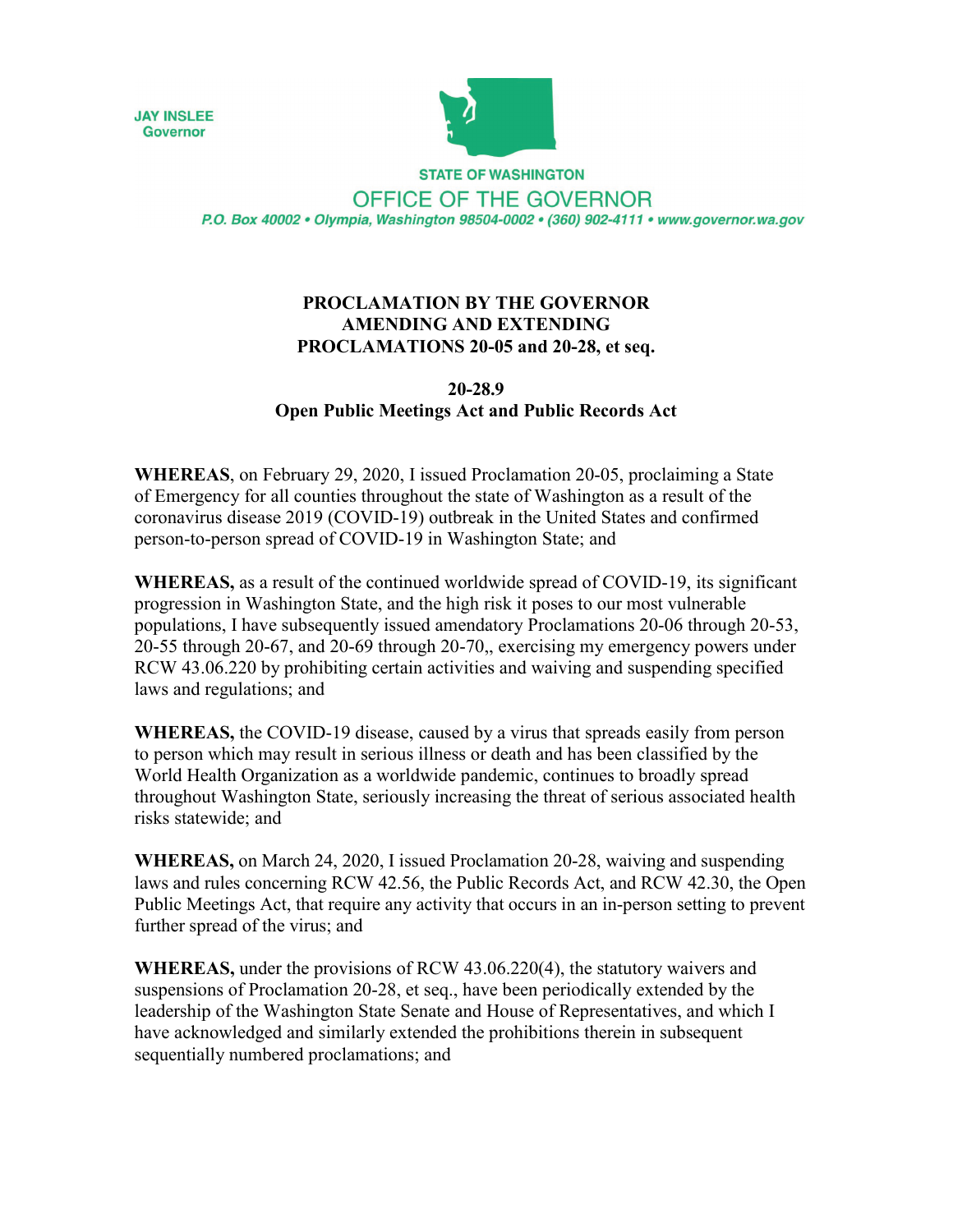**WHEREAS** on August 31, 2020, under the provisions of RCW 43.06.220(4), the statutory waivers and suspensions in Proclamation 20-28, et seq., were again extended by the leadership of the Washington State Senate and House of Representatives until the termination of the COVID-19 State of Emergency or 11:59 p.m. on October 1, 2020, whichever occurs first; and

**WHEREAS,** to fully extend Proclamations 20-28, et seq., it is also necessary for me to extend the prohibitions provided therein; and

**WHEREAS**, the Washington State Department of Health continues to maintain a Public Health Incident Management Team in coordination with the State Emergency Operations Center and other supporting state agencies to manage the public health aspects of the incident; and

**WHEREAS**, the Washington State Military Department Emergency Management Division, through the State Emergency Operations Center, continues coordinating resources across state government to support the Department of Health and local health officials in alleviating the impacts to people, property, and infrastructure, and continues coordinating with the Department of Health in assessing the impacts and long-term effects of the incident on Washington State and its people.

**NOW, THEREFORE**, I, Jay Inslee, Governor of the state of Washington, as a result of the above-noted situation, and under RCW 38.08, 38.52, and 43.06, do hereby proclaim that a State of Emergency continues to exist in all counties of Washington State, that Proclamation 20-05 and all amendments thereto remain in effect as otherwise amended, and that Proclamations 20-28, et seq., are amended to (1) recognize the extension of the statutory waivers and suspensions of RCW 42.56 and RCW 42.30 by the leadership of the Washington State Senate and House of Representatives until 11:59 p.m. on October 1, 2020, and (2) similarly extend the prohibitions therein to 11:59 p.m. on October 1, 2020, as described below.

I again direct that the plans and procedures of the *Washington State Comprehensive Emergency Management Plan* be implemented throughout state government. State agencies and departments are directed to continue utilizing state resources and doing everything reasonably possible to support implementation of the *Washington State Comprehensive Emergency Management Plan* and to assist affected political subdivisions in an effort to respond to and recover from the COVID-19 pandemic.

I continue to order into active state service the organized militia of Washington State to include the National Guard and the State Guard, or such part thereof as may be necessary in the opinion of The Adjutant General to address the circumstances described above, to perform such duties as directed by competent authority of the Washington State Military